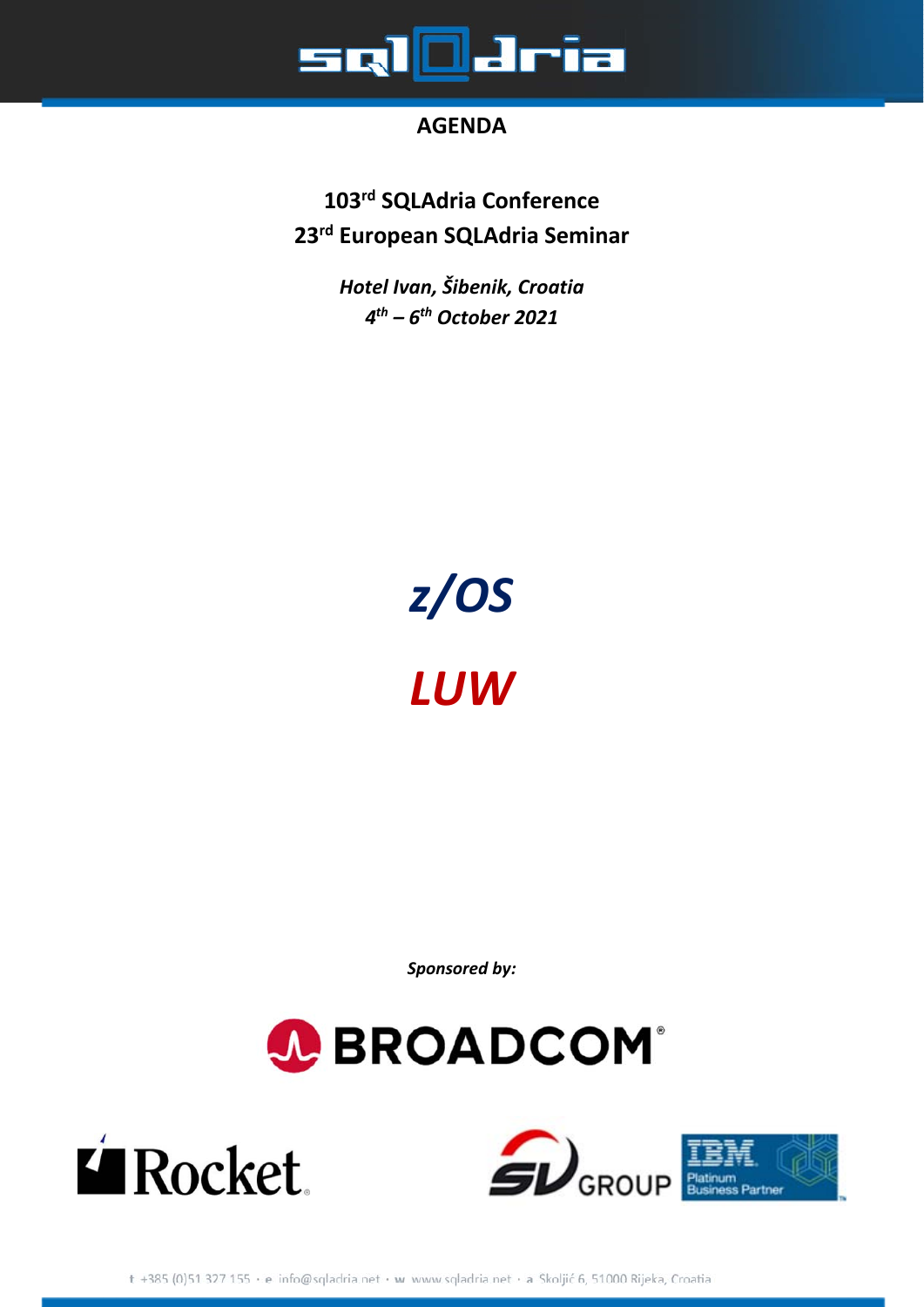

#### **October 4th 2021 Monday ‐ Day 1 – z/OS**

| $09:00 - 09:30$ | Introduction                                                                                      | SQLAdria Team        |
|-----------------|---------------------------------------------------------------------------------------------------|----------------------|
| $09:30 - 10:30$ | Keynote session: Building modern applications with mainframe data                                 | Daniel Martin        |
| $10:30 - 11:30$ | Deep Learning on IBM Z - experience from a client engagement                                      | Eberhard Hechler     |
| $11:30 - 11:45$ | <b>Break</b>                                                                                      |                      |
| $11:45 - 13:00$ | Solving DB2 Performance Problems                                                                  | <b>Phil Grainger</b> |
| $13:00 - 14:00$ | <b>Break</b>                                                                                      |                      |
| 14:00 - 15:00   | Business and Technical Value of Top Ten Features in Db2 12 for z/OS<br><b>Continuous Delivery</b> | John Lyle            |
| $15:00 - 16:00$ | All you ever wanted to know about Accelerator Monitoring                                          | Mehmet Goksu         |

# **October 5th 2021 Tuesday ‐ Day 2 – z/OS**

| $09:00 - 10:00$ | It could happen to YOU - scary disaster stories, lessons learned, NOTHING<br>is impossible                 | <b>Phil Grainger</b> |
|-----------------|------------------------------------------------------------------------------------------------------------|----------------------|
| $10:00 - 11:00$ | Recovery Challenges in Db2 for z/OS                                                                        | Patric Becker        |
| $11:00 - 11:45$ | REST without stress - how to secure Db2 for z/OS REST services (and Db2<br>for z/OS in general) via AT-TLS | Christoph Theisen    |
| $11:45 - 12:00$ | Break                                                                                                      |                      |
| $12:00 - 13:00$ | Db2 Data Gate and IDAA - technical update and roadmap                                                      | Eberhard Hechler     |
| $13:00 - 14:30$ | <b>Break</b>                                                                                               |                      |
| $14:30 - 15:30$ | Db2 AI for z/OS - Real Time Dashboards and More!                                                           | <b>Thomas Beavin</b> |
| $15:30 - 16:30$ | Get ready for Db2 for z/OS Vnext - Become an AI Ready Enterprise                                           | John Lyle            |

# **October 6th 2021 Wednesday ‐ Day 3 – z/OS**

| $09:00 - 10:00$ | IDAA on Z for everyone: Flexible, scalable, highly available                                                      | Mehmet Goksu    |
|-----------------|-------------------------------------------------------------------------------------------------------------------|-----------------|
| $10:00 - 11:00$ | The Db2 -DISPLAY command is the DBA's X-ray machine                                                               | Paul Oostvogels |
| $11:00 - 11:30$ | <b>Break</b>                                                                                                      |                 |
| $11:30 - 12:30$ | How Dev, Ops and DBAs can not only co-exist, but cooperate effectively to<br>drive business value in an Agile way | Marcus Davage   |
| $12:30 - 13:15$ | Get Cozy with Auditing Access to Db2 for z/OS                                                                     | Denis Tronin    |
| 13:15           | Panel Discussion                                                                                                  |                 |